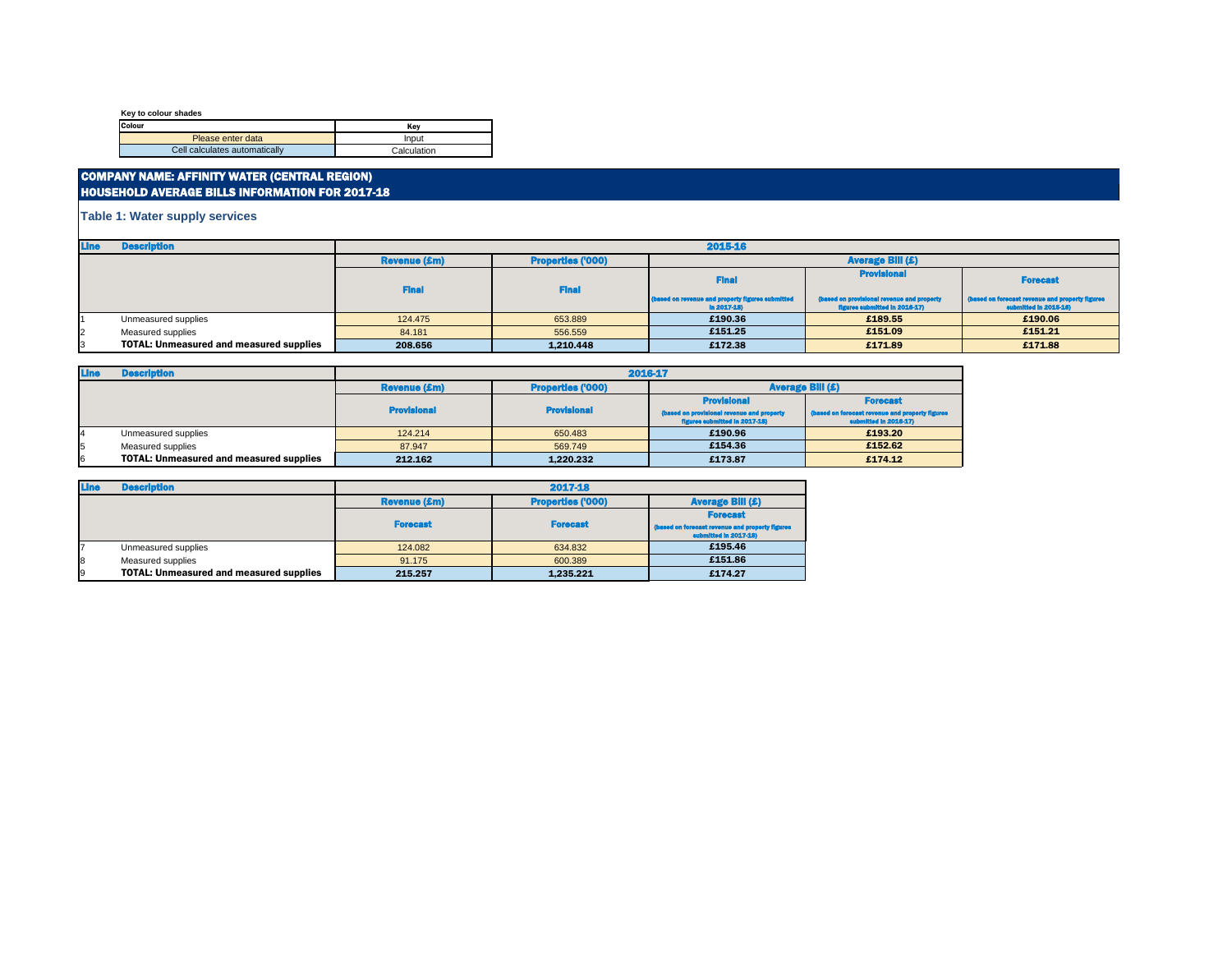# COMPANY NAME: AFFINITY WATER (EAST REGION) HOUSEHOLD AVERAGE BILLS INFORMATION FOR 2017-18

| <b>Line</b>    | <b>Description</b>                             | 2015-16             |                          |                                                                  |                                                                             |                                                                          |  |
|----------------|------------------------------------------------|---------------------|--------------------------|------------------------------------------------------------------|-----------------------------------------------------------------------------|--------------------------------------------------------------------------|--|
|                |                                                | <b>Revenue (£m)</b> | <b>Properties ('000)</b> | <b>Average Bill (£)</b>                                          |                                                                             |                                                                          |  |
|                |                                                | <b>Final</b>        | <b>Final</b>             | <b>Fina</b>                                                      | <b>Provisional</b>                                                          | <b>Forecast</b>                                                          |  |
|                |                                                |                     |                          | (based on revenue and property figures submitted<br>$ln 2017-18$ | (based on provisional revenue and property<br>figures submitted in 2016-17) | (based on forecast revenue and property figures<br>submitted in 2015-16) |  |
|                | Unmeasured supplies                            | 3.140               | 14.372                   | £218.48                                                          | £218.47                                                                     | £216.13                                                                  |  |
| $\overline{2}$ | Measured supplies                              | 8.632               | 52.350                   | £164.89                                                          | £160.62                                                                     | £164.74                                                                  |  |
|                | <b>TOTAL: Unmeasured and measured supplies</b> | 11.772              | 66.722                   | £176.43                                                          | £173.61                                                                     | £176.88                                                                  |  |

| <b>Line</b> | <b>Description</b>                             | 2016-17             |                          |                                                                             |                                                                          |  |
|-------------|------------------------------------------------|---------------------|--------------------------|-----------------------------------------------------------------------------|--------------------------------------------------------------------------|--|
|             |                                                | <b>Revenue (£m)</b> | <b>Properties ('000)</b> | <b>Average Bill (£)</b>                                                     |                                                                          |  |
|             |                                                |                     |                          | <b>Provisional</b>                                                          | <b>Forecast</b>                                                          |  |
|             |                                                | <b>Provisional</b>  | <b>Provisional</b>       | (based on provisional revenue and property<br>figures submitted in 2017-18) | (based on forecast revenue and property figures<br>submitted in 2016-17) |  |
| 14          | Unmeasured supplies                            | 3.058               | 14.316                   | £213.58                                                                     | £211.81                                                                  |  |
| 5           | Measured supplies                              | 8.195               | 50.512                   | £162.24                                                                     | £163.55                                                                  |  |
| 6           | <b>TOTAL: Unmeasured and measured supplies</b> | 11.253              | 64.828                   | £173.58                                                                     | £173.95                                                                  |  |

| <b>Line</b> | <b>Description</b>                             | 2017-18             |                          |                                                                          |  |  |
|-------------|------------------------------------------------|---------------------|--------------------------|--------------------------------------------------------------------------|--|--|
|             |                                                | <b>Revenue (£m)</b> | <b>Properties ('000)</b> | <b>Average Bill (£)</b>                                                  |  |  |
|             |                                                |                     |                          | <b>Forecast</b>                                                          |  |  |
|             |                                                | <b>Forecast</b>     | <b>Forecast</b>          | (based on forecast revenue and property figures<br>submitted in 2017-18) |  |  |
|             | Unmeasured supplies                            | 3.033               | 13.915                   | £217.98                                                                  |  |  |
| 8           | Measured supplies                              | 8.437               | 51.272                   | £164.55                                                                  |  |  |
| 9           | <b>TOTAL: Unmeasured and measured supplies</b> | 11.470              | 65.187                   | £175.96                                                                  |  |  |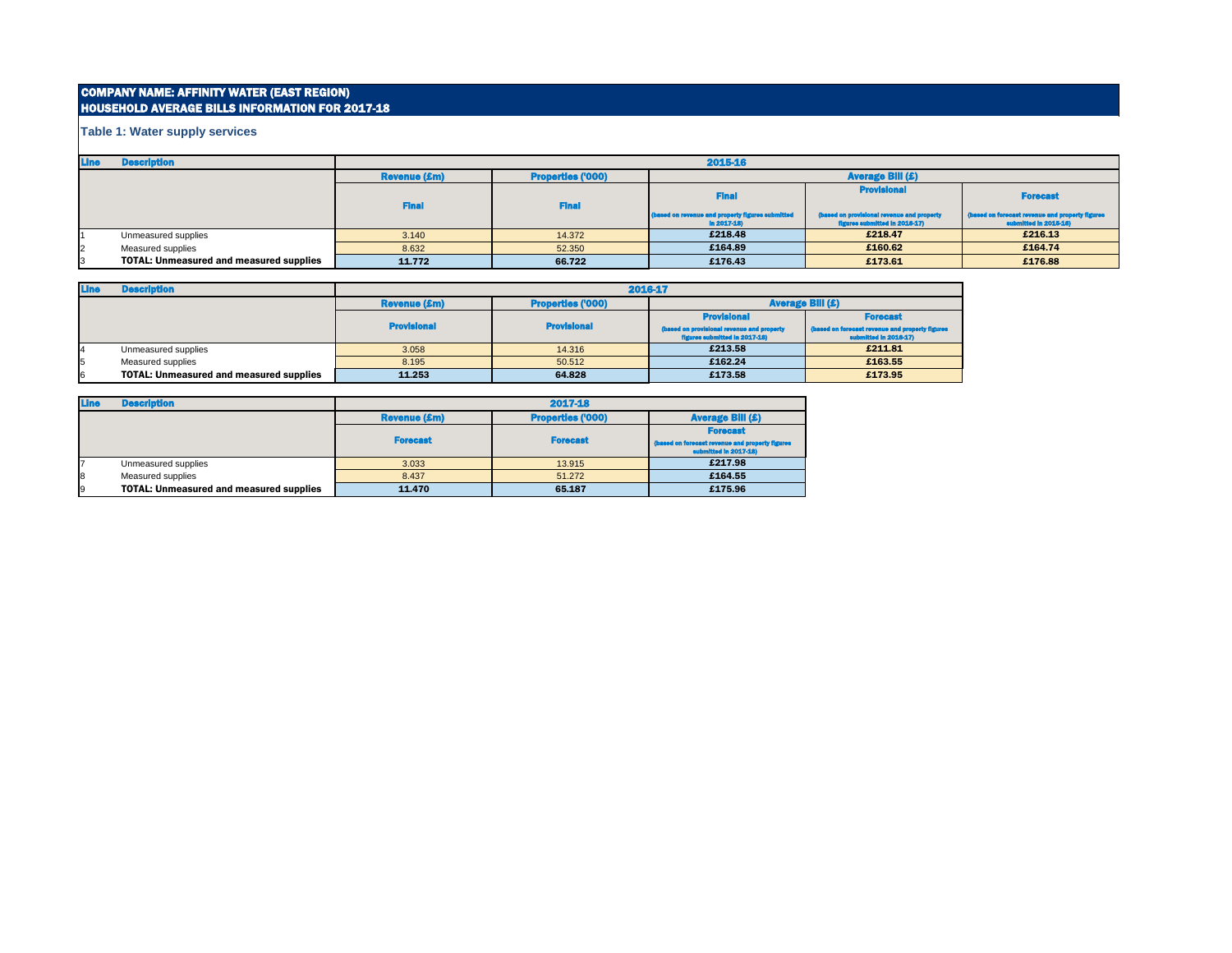# COMPANY NAME: AFFINITY WATER (SOUTHEAST REGION) HOUSEHOLD AVERAGE BILLS INFORMATION FOR 2017-18

| <b>Line</b>    | <b>Description</b>                             | 2015-16             |                          |                                                                  |                                                                             |                                                                          |
|----------------|------------------------------------------------|---------------------|--------------------------|------------------------------------------------------------------|-----------------------------------------------------------------------------|--------------------------------------------------------------------------|
|                |                                                | <b>Revenue (£m)</b> | <b>Properties ('000)</b> | <b>Average Bill (£)</b>                                          |                                                                             |                                                                          |
|                |                                                | <b>Final</b>        | <b>Final</b>             | <b>Final</b>                                                     | <b>Provisional</b>                                                          | <b>Forecast</b>                                                          |
|                |                                                |                     |                          | (based on revenue and property figures submitted<br>$ln 2017-18$ | (based on provisional revenue and property<br>figures submitted in 2016-17) | (based on forecast revenue and property figures<br>submitted in 2015-16) |
|                | Unmeasured supplies                            | 1.025               | 4.626                    | £221.57                                                          | £227.40                                                                     | £208.03                                                                  |
| $\overline{2}$ | Measured supplies                              | 12.919              | 64.388                   | £200.64                                                          | £201.04                                                                     | £222.05                                                                  |
| 3              | <b>TOTAL: Unmeasured and measured supplies</b> | 13.944              | 69.014                   | £202.05                                                          | £202.90                                                                     | £220.93                                                                  |

| <b>Line</b> | <b>Description</b>                             | 2016-17             |                          |                                                                             |                                                                          |  |
|-------------|------------------------------------------------|---------------------|--------------------------|-----------------------------------------------------------------------------|--------------------------------------------------------------------------|--|
|             |                                                | <b>Revenue (£m)</b> | <b>Properties ('000)</b> |                                                                             | <b>Average Bill (£)</b>                                                  |  |
|             |                                                |                     |                          | <b>Provisional</b>                                                          | <b>Forecast</b>                                                          |  |
|             |                                                | <b>Provisional</b>  | <b>Provisional</b>       | (based on provisional revenue and property<br>figures submitted in 2017-18) | (based on forecast revenue and property figures<br>submitted in 2016-17) |  |
|             | Unmeasured supplies                            | 1.092               | 4.882                    | £223.77                                                                     | £227.08                                                                  |  |
| 15          | Measured supplies                              | 12.973              | 64.914                   | £199.84                                                                     | £204.79                                                                  |  |
| l6          | <b>TOTAL: Unmeasured and measured supplies</b> | 14.065              | 69.796                   | £201.52                                                                     | £206.37                                                                  |  |

| <b>Line</b> | <b>Description</b>                             | 2017-18             |                          |                                                                          |  |  |
|-------------|------------------------------------------------|---------------------|--------------------------|--------------------------------------------------------------------------|--|--|
|             |                                                | <b>Revenue (£m)</b> | <b>Properties ('000)</b> | <b>Average Bill (£)</b>                                                  |  |  |
|             |                                                |                     |                          | <b>Forecast</b>                                                          |  |  |
|             |                                                | <b>Forecast</b>     | <b>Forecast</b>          | (based on forecast revenue and property figures<br>submitted in 2017-18) |  |  |
|             | Unmeasured supplies                            | 1.089               | 4.882                    | £222.97                                                                  |  |  |
| 8           | Measured supplies                              | 13.244              | 65.254                   | £202.96                                                                  |  |  |
| 9           | <b>TOTAL: Unmeasured and measured supplies</b> | 14.332              | 70.136                   | £204.35                                                                  |  |  |